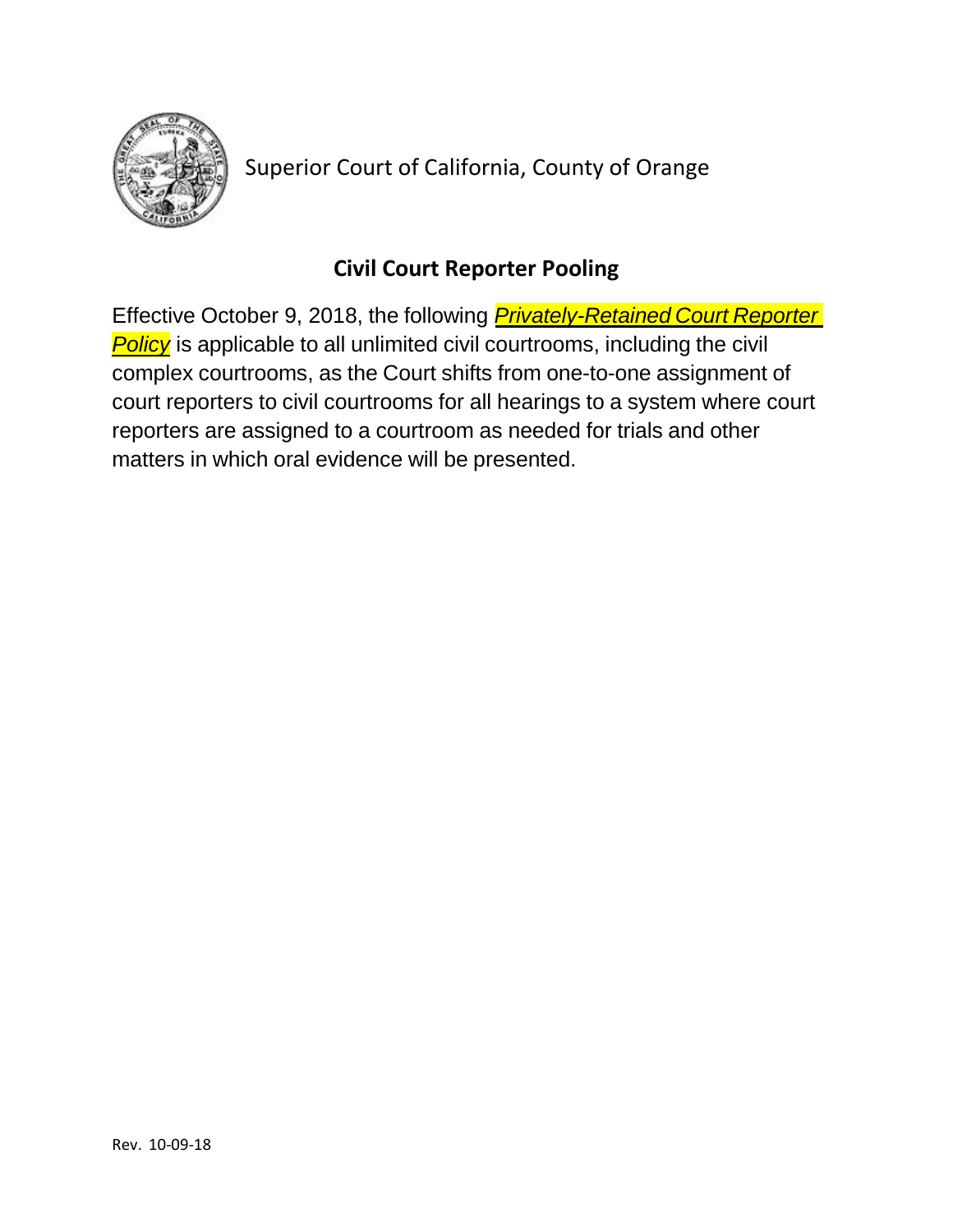Approved:  $\ell$  and  $\ell$ 

David Yamasaki Chief Executive Officer and Clerk of the Superior Court DATED: October 9, 2018

## **POLICY OF THE SUPERIOR COURT OF CALIFORNIA, COUNTY OF ORANGE**

## **TITLE: PRIVATELY-RETAINED COURT REPORTER**

**PURPOSE:** Parties have the right to arrange, at their own expense, for the presence of a court reporter if the services of an official court reporter are not available for a proceeding (Gov. Code § 68086 & Cal. Rules of Court, rule 2.956). This document establishes the policy for parties arranging for a court reporter when an official reporter is not available and establishes requirements for qualifying as an official reporter pro tempore.

## **POLICY:**

- 1. If the services of an official court reporter are not available for a proceeding, a party may privately arrange for court reporter services at his/her/its own expense, pursuant to Government Code § 68086 and California Rule of Court, rule 2.956.
- 2. Parties must make arrangements for reporters in advance of the proceeding if they want the proceedings to be reported. Parties may select a reporter from the *Court-Approved Official Reporters Pro Tempore List ("List") or must e-file a Stipulation and Appointment of Official Reporter Pro Tempore* (OCSC Form #L-0860) with the court at least 5 days prior to the hearing. If a party has obtained a waiver from e-filing, the party must file the Stipulation at the clerk's office at least 5 days prior to the hearing.
	- A. When parties arrange for their own reporter, the reporter must be appointed as an official reporter pro tempore before commencement of the hearing. Reporters who are not on the List must complete and sign sections 1, 2, and 3 of the *Stipulation and Appointment of Official Reporter Pro Tempore* (OCSC Form #L-0860)*.*
	- B. If a privately-retained court reporter is not on the Court-Approved List of Official Reporters Pro Tempore, all parties must stipulate to his or her appointment. The *Stipulation and Appointment of an Official Reporter Pro Tempore* (OCSC Form #L-0860) must be signed by all parties. The court reporter may sign the stipulation on the day of the hearing.
	- C. The Judicial Officer must sign the order appointing the reporter as an official reporter pro tempore, using the *Stipulation and Appointment of Official Reporter Pro Tempore* (OCSC Form # L-0860), before the reporter may report the proceeding*.*
- 3. By signing the *Stipulation and Appointment of Official Reporter Pro Tempore* (OCSC Form # L-0860), the reporter agrees to the following:
	- A. He/she has a valid, current California Certified Shorthand Reporter License.
	- B. He/she is not a current employee of the court.
	- C. He/she will maintain current contact information with the court.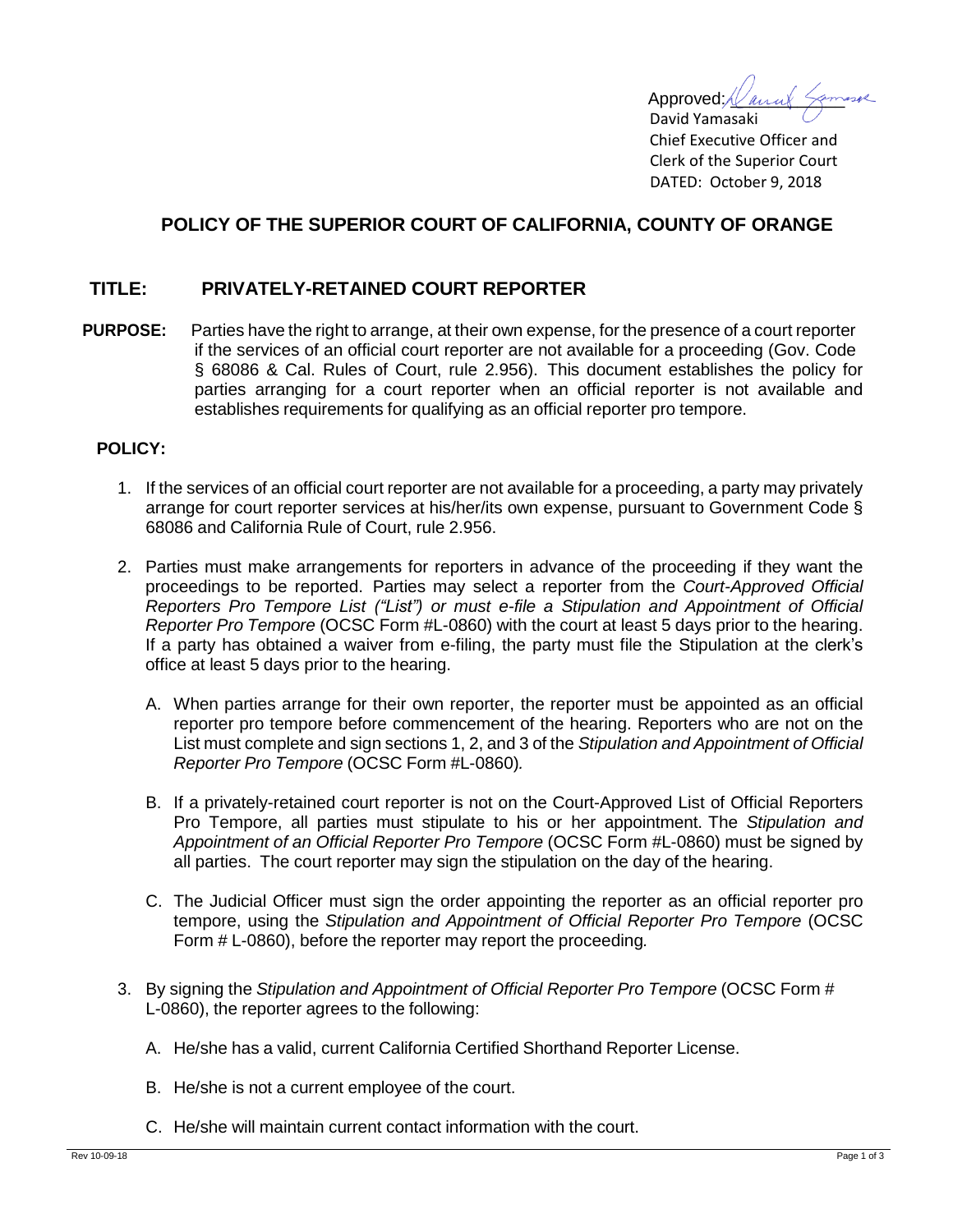- D. He/she will remain in good standing with the Court Reporters Board of California.
- E. All fees for reporting services, including appearance, transcript and Realtime fees, are the responsibility of the party or parties who arranged for the reporter services and may not be charged to the court.
- F. He/she will comply with statutes and rules applicable to official reporters pro tempore, including the duty to timely prepare transcripts, including those for appeals, in the proper form.
- G. He/she will demonstrate the highest standards of ethics and impartiality in the performance of their duties.
- H. He/she will comply with the court's requirements regarding uploading electronic archiving of notes within 48 hours of the date of the proceedings except in extenuating circumstances and as approved in advance by Court Reporter and Interpreter Services management, or making other arrangements if the only notes are in paper form.
- I. He/she will follow directions from the court and will be subject to the jurisdiction of the court to the same extent as an official reporter.
- J. He/she will inform the court and parties prior to the use of an audio recording device.
- K. He/she will be available for read-back of notes within 30 minutes of the Court's request.
- L. If providing realtime reporting and/or other litigation support services (e.g. LiveNote) he/she is responsible for providing and connecting the necessary equipment.
- 4. Additional Information for Parties
	- A. Only One Official Record

There can only be one official record of court proceedings, and only a reporter appointed by the court may report a court proceeding (CCP § 273; Gov. Code §§ 70043, 70044; *Redwing v. Moncravie*, (1934) 138 Cal. App. 432, 434). Only one reporter will be allowed to report a court proceeding at any given time. If the parties cannot agree on a reporter, the judicial officer will make the selection.

B. Payment for Official Reporter Pro Tempore Services

The party arranging for an official reporter pro tempore is responsible for paying the reporter's fees (CRC rule 2.956(c)). All fees must be paid directly to the court reporter.

C. Indigent Litigants

In unlimited civil proceedings, a party who has received a fee waiver pursuant to California Rules of Court rule 3.55 may request an official court reporter pursuant to California Rules of Court rule 2.956(b)(3) at least 10 calendar days prior to the trial or other matters in which oral evidence will be presented ("evidentiary hearing") by submitting mandatory court form L-0790. The court, for good cause, may shorten or waive the 10-day requirement.